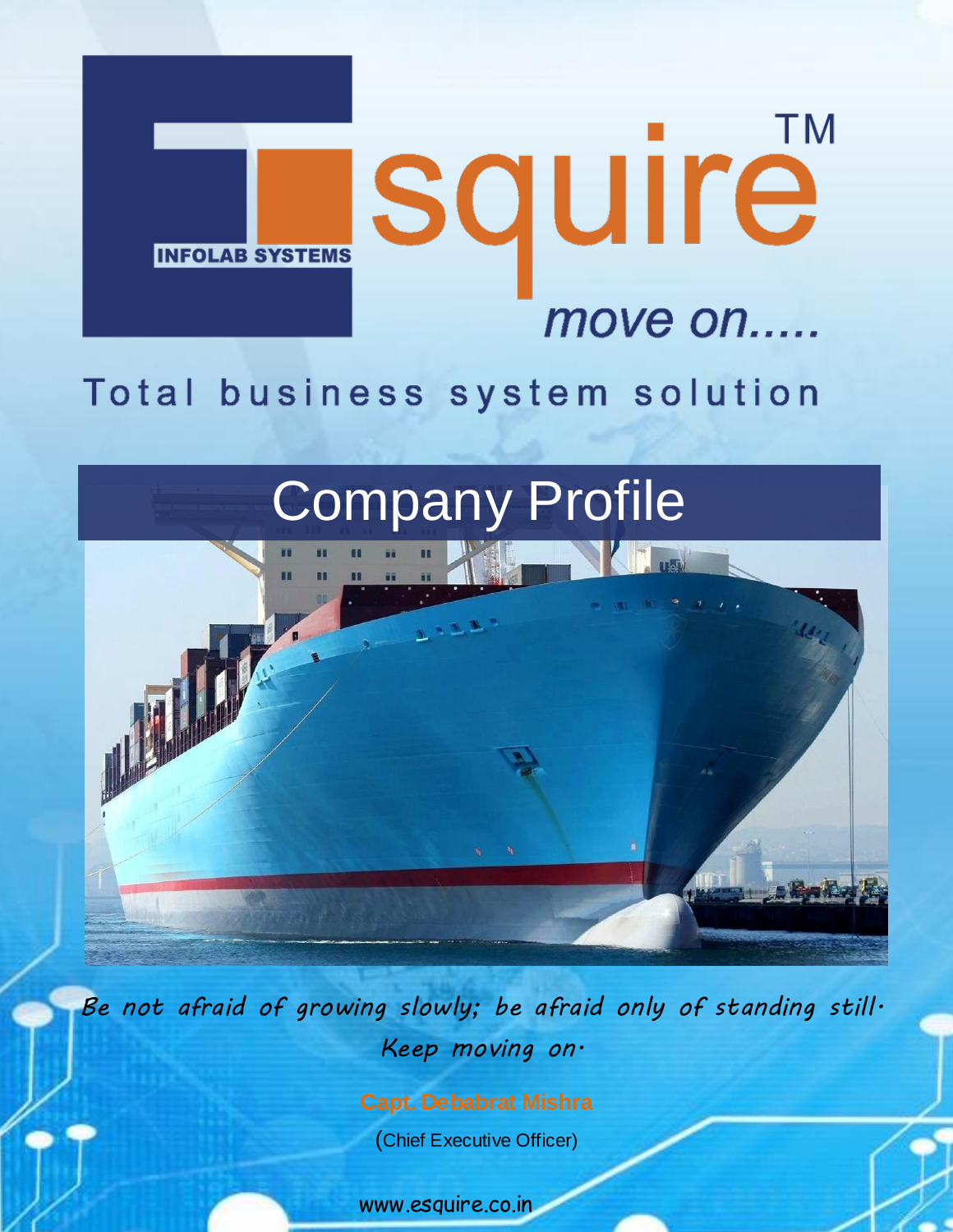#### *OUR SOLUTIONS*

- **HUMAN RESOURCE MANAGEMENT SYSTEM (Employee record, E-Leave, Perf. Mgmt, LI Test, HR e-Handbook)**
- **PREFIXTURE**
- **POSTFIXTURE**
- **CONSIGNMENT TRACKER**
- **CREW MANAGEMENT SYSTEM**
- **INTELLIGENT FLEET MAINTENANCE**
- **VOYAGE REPORTING**
- **VOYAGE MANAGEMENT SYSTEM**
- **VESSEL INSPECTION SYSTEM**
- **VESSEL POSITION MONITOR**
- **PORT & TERMINAL MANAGEMENT (PORT MANAGER)**
- **ENTERPRISE DOCUMENT AND INFORMATION MANAGEMENT SYSTEM (**with FORM ENGINE, Document Control and exhaustive Reporting**)**
- **CBT on PRINCIPLES OF NAVIGATION**
- **EMBEDDED SYSTEMS, EMISSION CALCULATOR, SHIPPING KPI MANAGEMENT, MORE…**

#### *Overview*

| REGD.           |                    |                             | : Since 2007                        |
|-----------------|--------------------|-----------------------------|-------------------------------------|
|                 | <b>INVESTMENT</b>  |                             | : Private Limited                   |
| <b>LOCATION</b> |                    | $\mathcal{L}_{\mathcal{A}}$ | Bhubaneswar / Mumbai / Hong Kong    |
| <b>PRESENCE</b> |                    | $\ddot{\phantom{a}}$        | Capable of Global Delivery Anywhere |
|                 | <b>RECOGNITION</b> |                             | ISO 9001:2008 Certified             |
|                 | FOCUS AREA         | $\mathcal{L}^{\text{max}}$  | Maritime & Shipping Industry/ Ports |
| <b>TRUST</b>    |                    |                             | Registered with STPI (INDIA);       |
|                 |                    |                             | Lloyd's Directory (UK); Shipserv    |

#### *Services*

 MANAGED SERVICES(HARDWARE & NETWORKING,SOFTWARE) SOFTWARE APPLICATION DEVELOPMENT & SUPPORT SYSTEM INTEGRATION & AUTOMATION CONSULTING – IT/ITeS & MARITIME INDUSTY iPHONE & MOBILE APPLICATIONS GIS/MAP BASED & GEO FENCING APPLICATIONS EMBEDDED SOFTWARE & ELECTRONIC DATA CAPTURE

| Maritime Consulting                         | <b>Shipping Software Solutions</b>   |  |
|---------------------------------------------|--------------------------------------|--|
|                                             | <b>Maritime Industry</b><br>Practice |  |
| Port & Terminal Management<br><b>System</b> | Maritime Business Optimization       |  |
|                                             |                                      |  |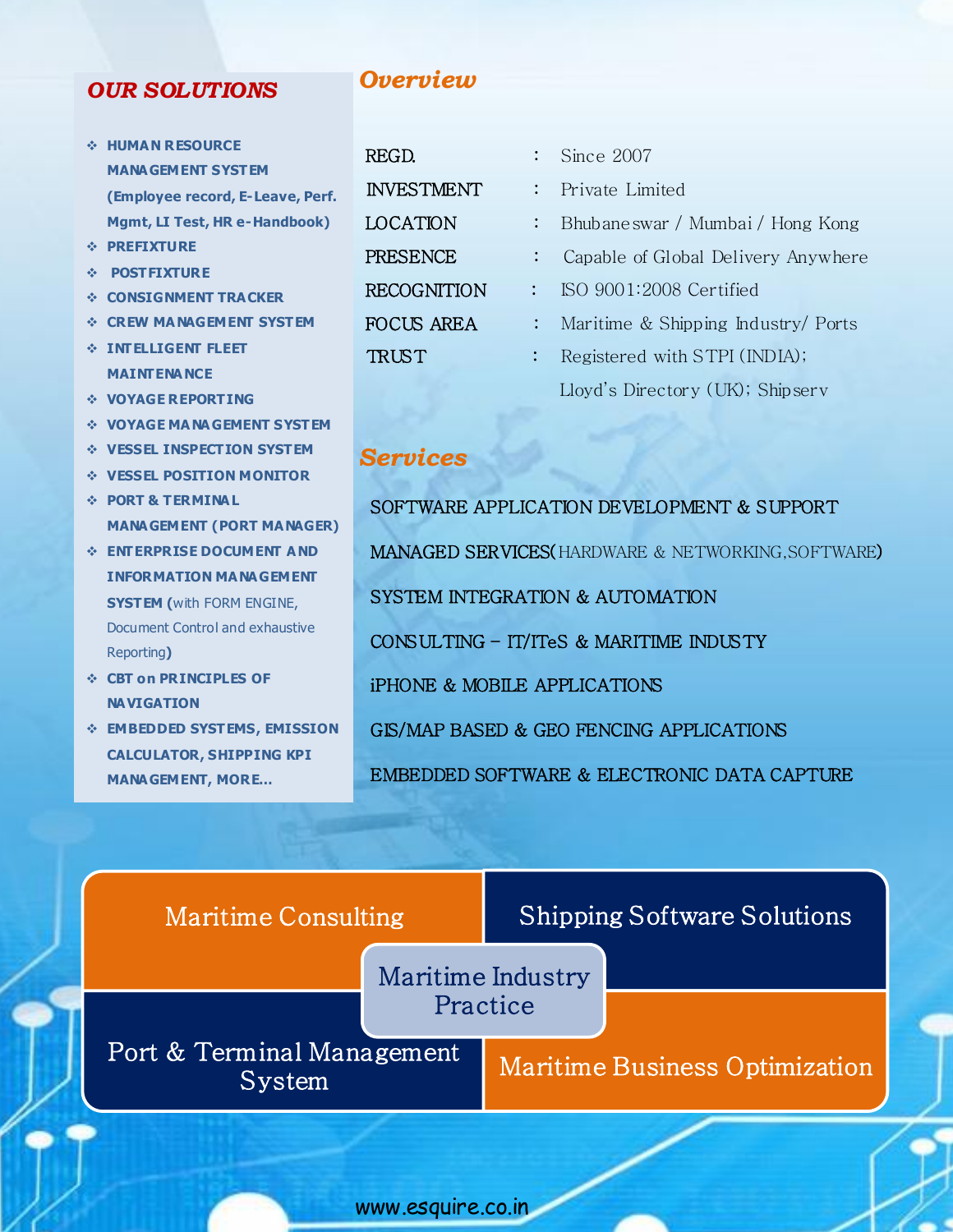## ESQUIRE PORTFOLIO

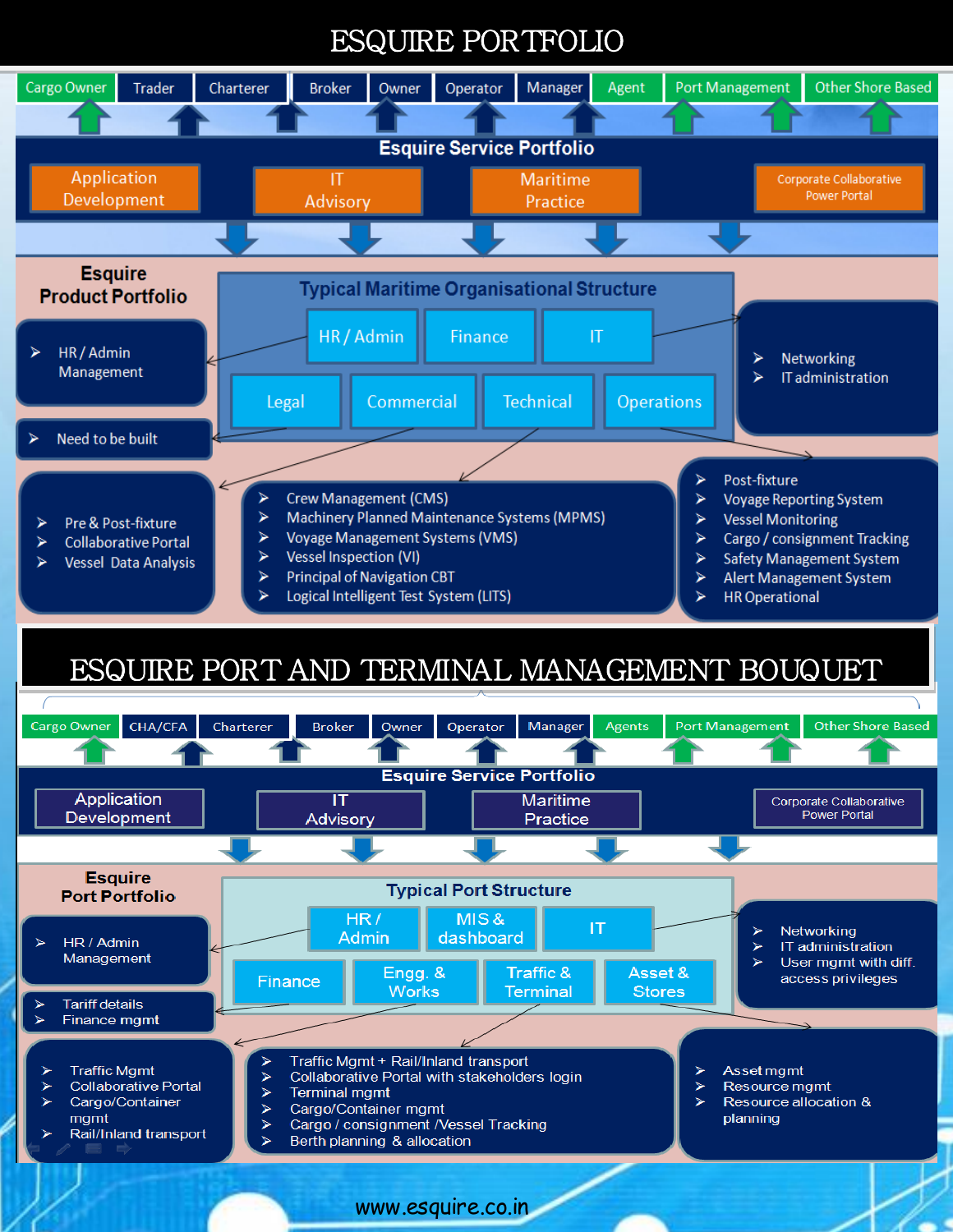### **MARITIME CONSULTING**



| <b>SERVICE NAME</b>                                  | <b>SERVICE DESCRIPTION</b>                                                                                                                                                                                                                                                                                                                                                         |  |  |  |
|------------------------------------------------------|------------------------------------------------------------------------------------------------------------------------------------------------------------------------------------------------------------------------------------------------------------------------------------------------------------------------------------------------------------------------------------|--|--|--|
| <b>Operational</b>                                   |                                                                                                                                                                                                                                                                                                                                                                                    |  |  |  |
| Inspections & related<br>Surveys,<br><b>services</b> | Conduct pre-purchase inspections, safety & quality reviews, condition surveys, new building / dry dock onsite supervision,<br>lay-up and conversion consultancy, ship breaking & technical management consultancy                                                                                                                                                                  |  |  |  |
| <b>Operational &amp; Commercial Reviews</b>          | Review budgeting, planning, purchase & procurement, materials management, maintenance arrangements, voyage<br>management, regulatory compliance, performance measurement, new building plans & dry docking, Competency<br>management, long term crew recruitment planning, crew assignment planning, customer value chain management, KPI/SPI<br>(Shipping Performance Indicators) |  |  |  |
| <b>Tactical</b>                                      |                                                                                                                                                                                                                                                                                                                                                                                    |  |  |  |
| Organisational Structure Review                      | Help balance staffing model, increase pro-active management, develop flexible skills, accelerate decision making & speed of<br>response, improve functional integration, improve management of organisational & cultural change, optimise performance<br>reporting & appraisal, staff development, knowledge management                                                            |  |  |  |
| Performance Improvement Review                       | Conduct cost optimization & value creation reviews to identify opportunities to improve performance e.g., fleet performance<br>evaluation & optimization                                                                                                                                                                                                                           |  |  |  |
| EA & Core Process Improvement                        | Conduct Enterprise Architecture and core process reviews to identify opportunities to improve the economy, efficiency and<br>effectiveness of governance mechanisms, policies, core processes, standard operating procedures and the flow of<br>information between functions and departments                                                                                      |  |  |  |
| Programme, Project, Value, Risk<br>Management        | Review portfolio, programme & project Spend profiles, project & financial performance statistics, Assess & improve the<br>effectiveness of existing portfolio, programme, project, risk & value management approach's & techniques                                                                                                                                                 |  |  |  |
|                                                      |                                                                                                                                                                                                                                                                                                                                                                                    |  |  |  |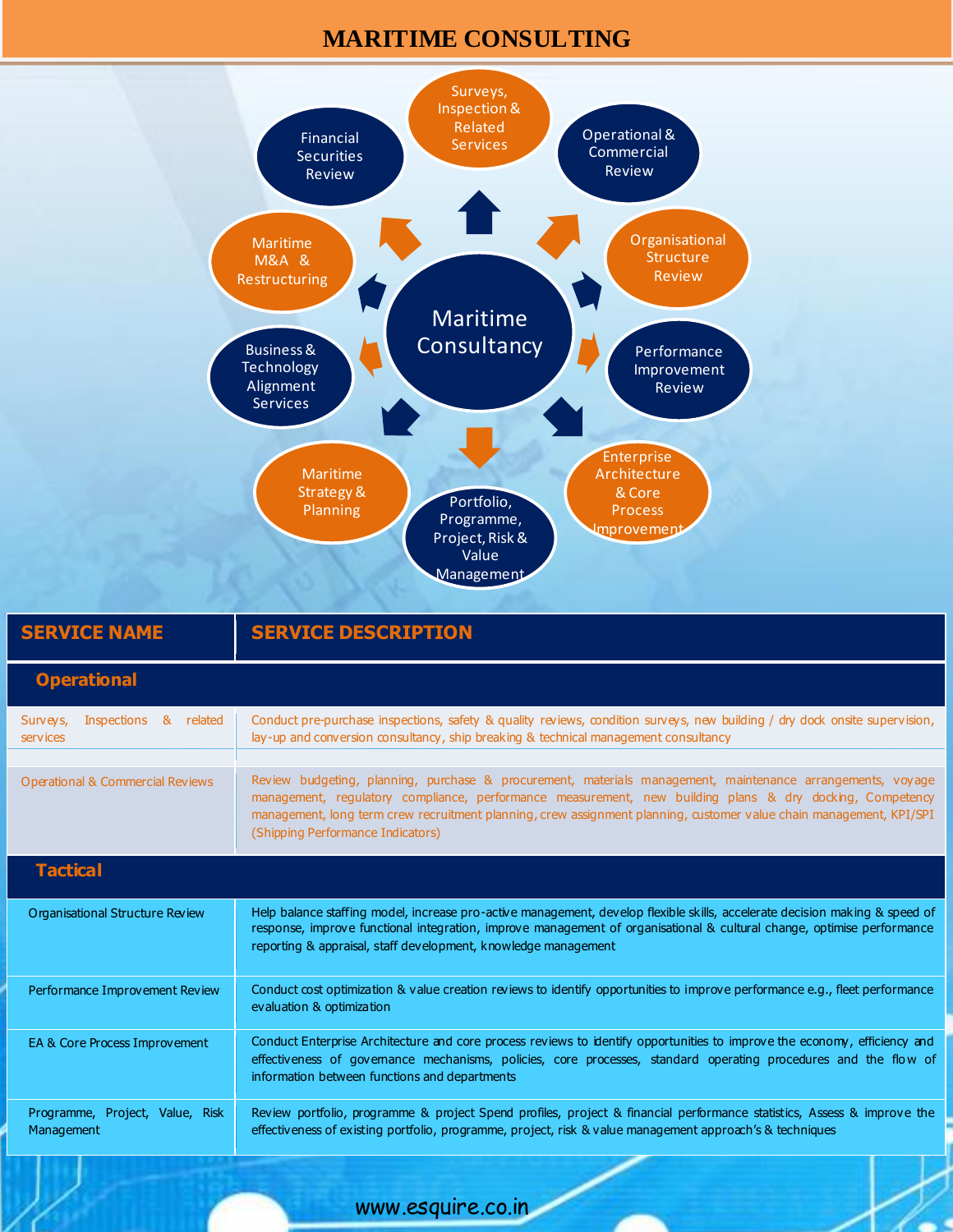| <b>Strategic</b>                                       |                                                                                                                                                                                                                                                                                                                  |
|--------------------------------------------------------|------------------------------------------------------------------------------------------------------------------------------------------------------------------------------------------------------------------------------------------------------------------------------------------------------------------|
| Maritime Strategy & Planning                           | Review the current approach to strategic, tactical and operational planning and determine improvement opportunities.<br>Contribute maritime business and technology insights to help refine and develop strategy                                                                                                 |
| <b>Business &amp; Technology Alignment</b><br>Services | Review the alignment of Technology with business strategic, tactical and operational needs, assess fitness for purpose of<br>existing systems and data management approaches, reporting and business intelligence needs, Review disaster<br>management and business continuity planning (BCP) approaches & plans |
| Maritime M&A & Restructuring                           | Provide IT & operational due diligence, integration planning & synergy realisation, exit readiness assessments, separation<br>planning and execution. Provide restructuring services for distressed organisations.                                                                                               |
| <b>Financial Securities Review</b>                     | Conduct review of existing portfolio management approach, assess appropriateness of banker hedging techniques, review<br>the approach to selling and purchasing of vessels, and the use of swap arrangements                                                                                                     |

#### **CASE STUDY:**

ì

A leading product tanker and dry bulk shipping company with more than 160 vessels had sound cash flow and revenues. However, due to operational inefficiency and age old processes, it was incurring a sizable loss in spite of strong cash flows. The management had already hired a renowned management consulting firm to analyze and propose methods for correction of existing processes and thereby optimizing cost to increase profitability.

**CHALLENGE:** The management wanted few scenarios and new process models for increasing operational efficiency and profits. The company wanted a solution without spending more time or money , as the already hired consultancy services didn't give them any value.

**RESPONSE:** Esquire teamed up with ex-industry leading professionals and analysts from maritime industry and did a short two week study of the organization as well as studied the analysis and suggestions submitted earlier by the renowned consultants. We did a basic GAP and SWOT analysis.

**ADVISORY:** Three scenarios/options and process models for optimizing their technical operations along with organizational restructuring, backed by assumed real time costs and comparisons. Apart from that, a blue print for restructuring their IT infrastructure and MIS for real time, seamless data communication.

**OUTCOME:** The Company was very satisfied with the multiple options and models to choose from, which gave the management free hand in changing the organization for good. Also, they got value adding, Information technology consulting services with no extra fees paid.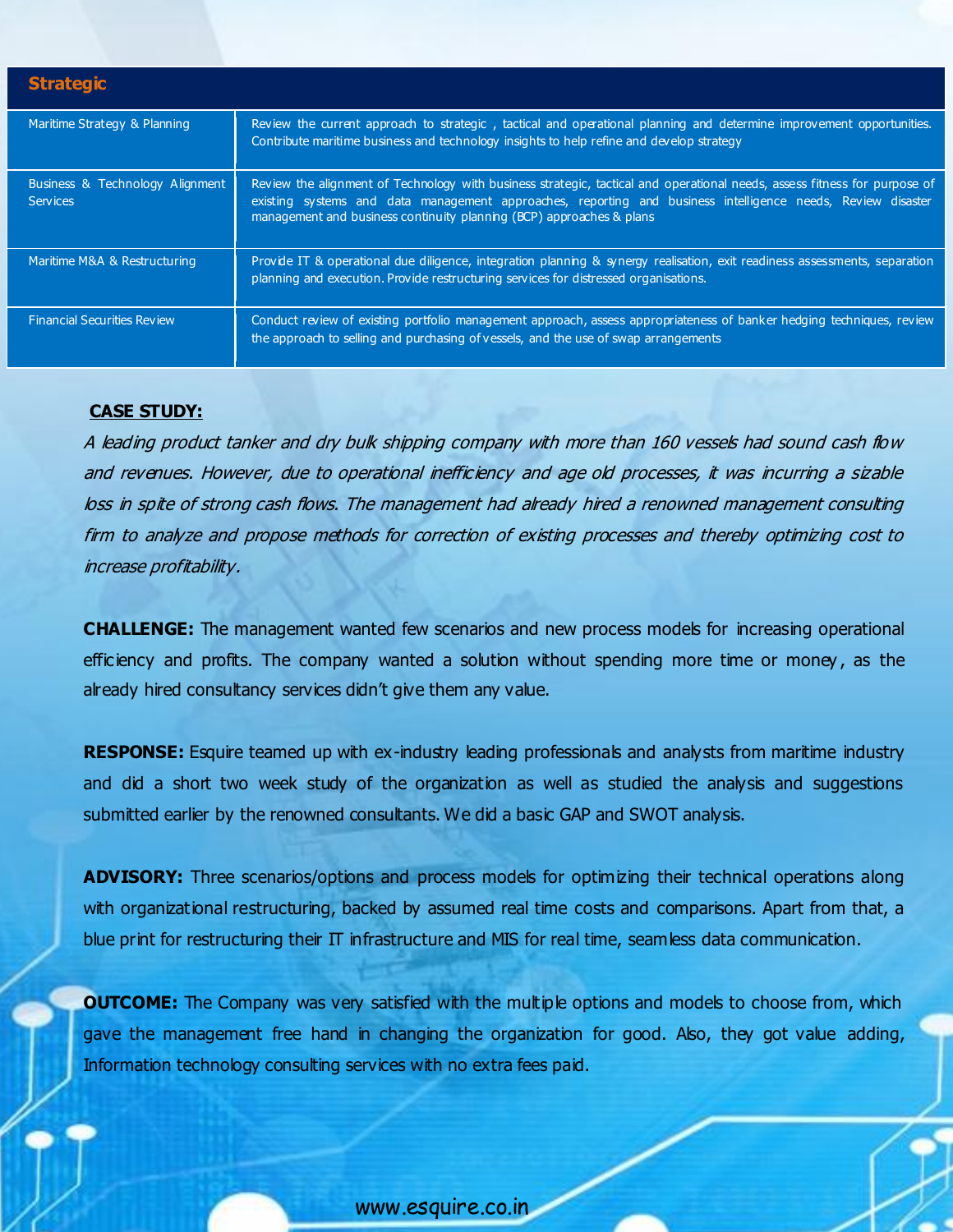#### **TECHNICAL**

- Fleet Personnel Mgmt
- Fleet Machinery Maintenance
- Voyaging/ Voyage Reporting
- Purchasing & Stores
- Inventory Control
- Technical Budgeting & Cost Control
- Performance & Payroll

#### SAFETY & DOCUMENT MGMT

- Safety Mgmt
- Risk Mgmt
- Enterprise Information Mgmt
- ( Documents/Forms Work Flow, Dashboard)
- Vessel Inspection

#### **COMMERCIAL**

- Prefixture (Voyage Estimator)
- Post Fixture (Operations & accounting)
- Laytime Calculator
- Vessel Monitoring/Tracking
- Logistics & Scheduling
- Invoicing

#### ADMINISTRATION

- Human Resource Mgmt
- Online Leave Mgmt
- Online Performance Assessment
- Enterprise Document Mgmt/ E-Library
- Online Test/Exam System
- Insurance Mgmt
- Task Vision/Work mgmt

#### **CASE STUDY:**

Singapore based ship owners, managing and chartering ships. 'On-board' crew management, ship maintenance, daily noon reporting and other data were received at the corporate office via fragmented 'excel' files and normal mail messages, which was hindering efficient marine / fleet operations. Creation of various 'Arrival', 'Departure' related port papers, Custom and IMO forms, keeping track of crew over-time / expenses on board vessels, managing constant maintenance like oiling, greasing, cleaning, routine checkups, spare part inventory, reporting, also took a chunk of floating staff's time, who were otherwise hard pressed. The existing maintenance, crew, voyage, safety management and fixture management systems were fragmented and lacked seamless information exchange between offices and vessels.